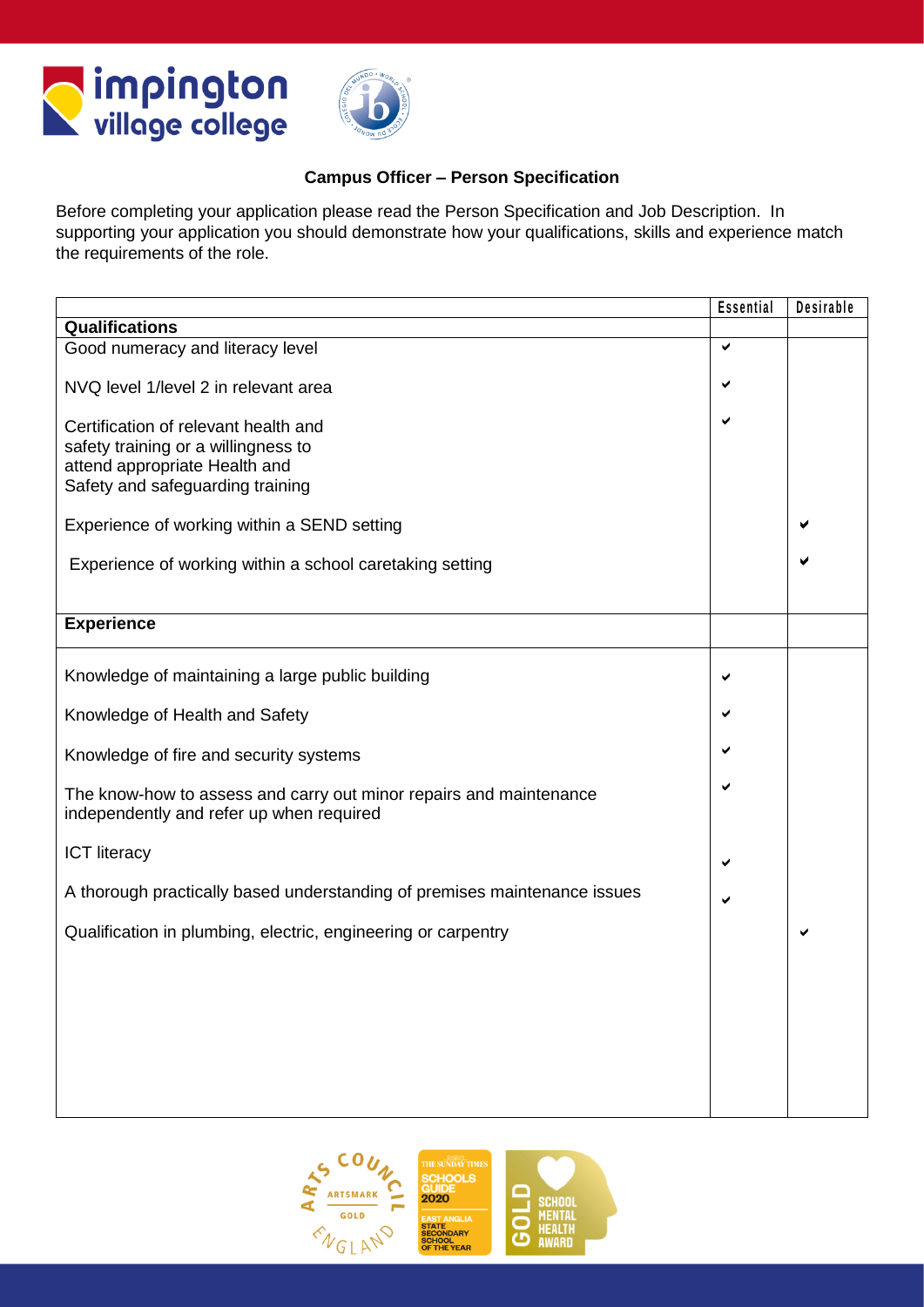



| <b>Skills &amp; Abilities</b>                                                                                                                                         | Essential | Desirable |
|-----------------------------------------------------------------------------------------------------------------------------------------------------------------------|-----------|-----------|
| Is able to positively contribute to Impington Village College / Cavendish campus                                                                                      |           |           |
| Ability to communicate effectively with all members of the school including children<br>and wider community to facilitate partnerships.                               | ✔         |           |
| Ability to work independently and as part of a team.                                                                                                                  |           |           |
| Ability to organise one's own work, to prioritise tasks and keep to deadlines with the<br>use of Parago                                                               |           |           |
| Ability to deal with confidential information sensitively and appropriately in line with<br>school and trust policies.                                                |           |           |
| Clear and successful decision making skills and a proven track record of problem<br>solving                                                                           |           |           |
| Willingness and motivation to develop own skills and work towards professional<br>training qualifications                                                             |           | ✔         |
| <b>Personal Qualities</b>                                                                                                                                             |           |           |
| Empathy with the ethos and values of ELA and TCS a commitment to working<br>collaboratively with the Trust and embedding the Trust ethos and values in the<br>school. | ✔         |           |
| Conscientious, flexible, trustworthy and reliable.                                                                                                                    | ✔         |           |
| Physically fit and active and have good DIY skills.                                                                                                                   | ✔         |           |
| Is enthusiastic about children and young people with special educational needs and<br>disabilities and has a high level of commitment.                                | ✔         |           |
| Commitment to young people's wellbeing, safeguarding and development                                                                                                  | ✔         |           |
| A positive 'can do' attitude, shared with pupils and colleagues to build and sustain a<br>great team ethos                                                            |           |           |
| High levels of resilience and determination Demonstrable experience of highly<br>effective communication skills, both orally and in writing and as an active listener |           |           |
| Role model of best practice, with a professional manner that motivates others and<br>inspires confidence, trust and respect.                                          |           |           |
|                                                                                                                                                                       |           |           |